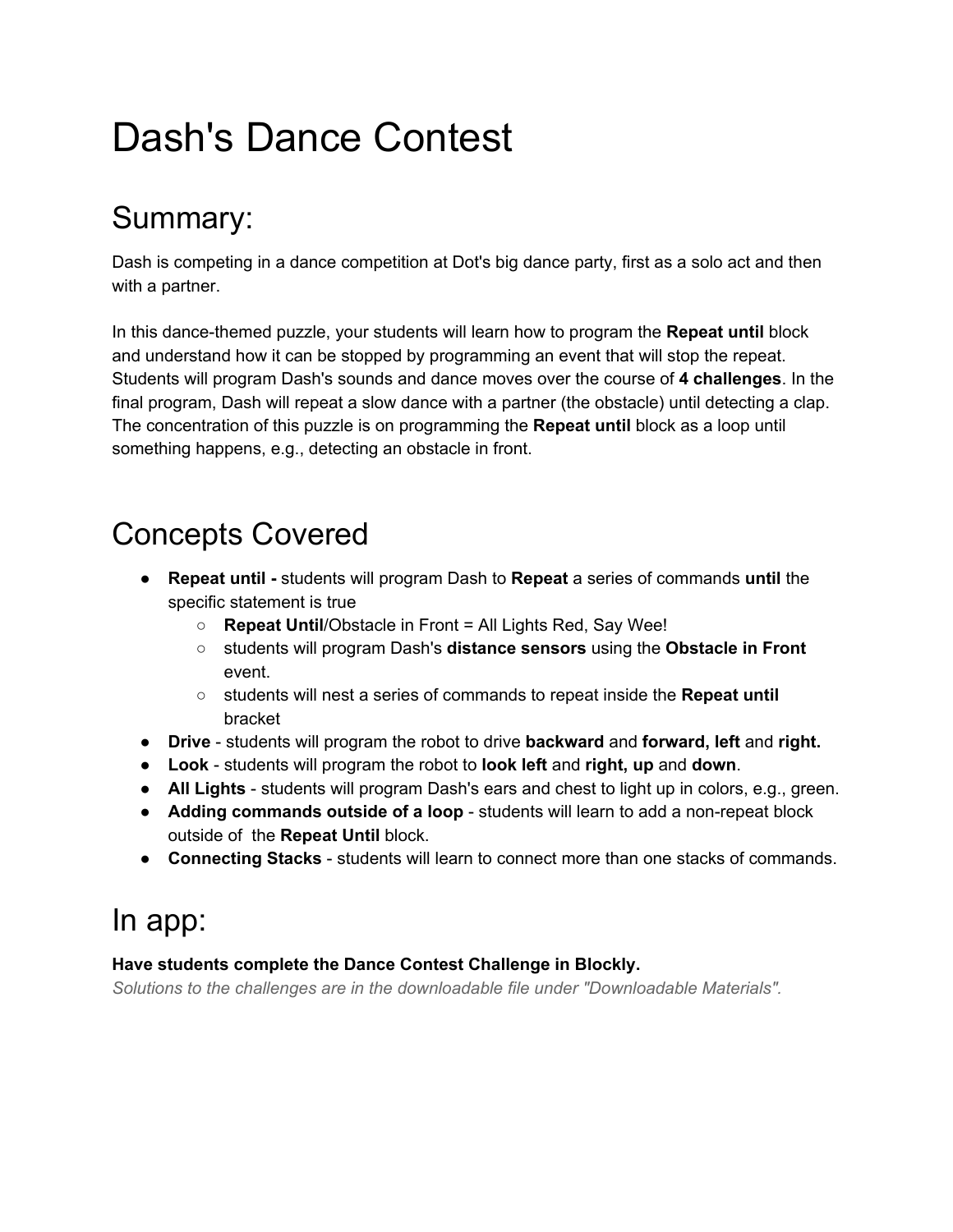### **Vocabulary**

**Repeat Until:** Blocks inside of the repeat until block will loop until the specific statement is true. If there is any code beneath this block, it will begin.

### **Reflection Questions**

- 1. Brainstorm everyday routines that **Repeat until**? Examples: Eating one forkful of food at a time until you are full. Walking until you arrive at your destination.
- 2. Where does the specific event that will stop the **Repeat until** appear in the sequence of a program?
- 3. What would happen if the **Repeat until** statement was never true? The specified event never occurs. For example, no one claps or there is no obstacle detected.
- 4. In this program, the robot is programmed to stop the **Repeat until** loop when there is an obstacle in front. Explain how this could be a true or false statement. (Possible response: If the front obstacle is detected, then it is true. If the front obstacle is not detected, then it is false.)
- 5. How could the **Repeat until** block be used to solve a realworld problem? (Possible response: A website only allows users to sign up if they're over age 18. The program allows repeated users to sign up, unless a user inputs his or her age as less than 18. Then the signup page is terminated. An auto-read function on an iPad plays the text over and over until the user taps the screen twice.)

# Activity Extensions

### **1. Dash has Got the Moves!**

Now you have a dancing robot! Explain how Dash can be programmed to repeat other actions at the dance. Oh no! There's been a flood in the gym. It looks like punch! Dash has been serving punch to everyone, but can't seem to stop. What is missing from this "Dash serves punch to his friends" program? (1) move forward towards punch bowl. (2) scoop up punch with ladle (3) pour punch (4) hand to friend. Have students sketch this program out, correct it and add an event to the **Repeat until** block to stop Dash from flooding the entire gym! Standard(s):  $CC MP 1-8$ 

### **2. Loopy Dance**

Dash is going to perform a way out dance move at Dot's Dance party. Have students help Dash choreograph a dance that repeats a series of steps until an event occurs. Suggestions: clap, voice, obstacle, being picked up, etc. Direct students to create Dash's Dance in the **Create New** section of the Blockly App.

Standard(s):  $CC MP 1-8$ 

### **3. You're Cooking Now!**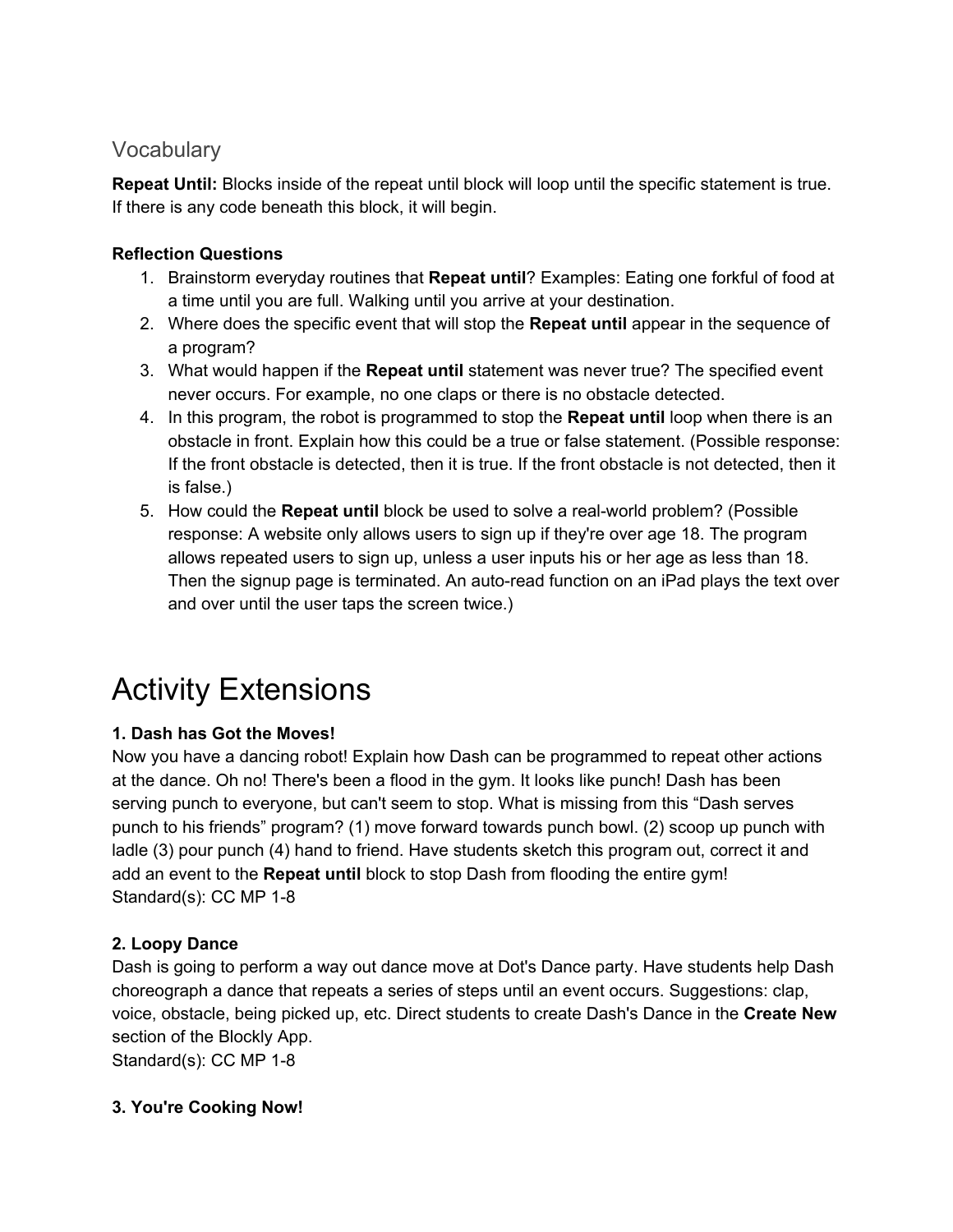No party is complete without some snacks and beverages. Divide students into 2 groups and determine who will be in charge of making the snacks and the beverages. It may be a well-known snack or something your students make up on their own. What do robots like to eat? Instruct students to list the ingredients and number the procedure. Tell students to identify any repeated actions. Using paper and markers, have students create a program for their recipe with a **Repeat until** block. Example: **Repeat** stirring the milk and powder until the mixture thickens.

Standard(s): CCSS.ELA-LITERACY.W.2.3; CCSS.ELA-LITERACY.W.3.3; CCSS.ELA-LITERACY.W.4.3.C; CCSS.ELA-LITERACY.W.5.3.C

#### **4. Twisted Logic**

It's game time at Dot's Dance Party. Get out the Twister game board. Play the game with students. Then discuss which steps were repeated and what the Repeat until statement for Twister could be. (Possible response: **Repeat** the game **until** one player from either team falls or touches an elbow or knee to the mat.) Standard(s):  $CC MP 1-8$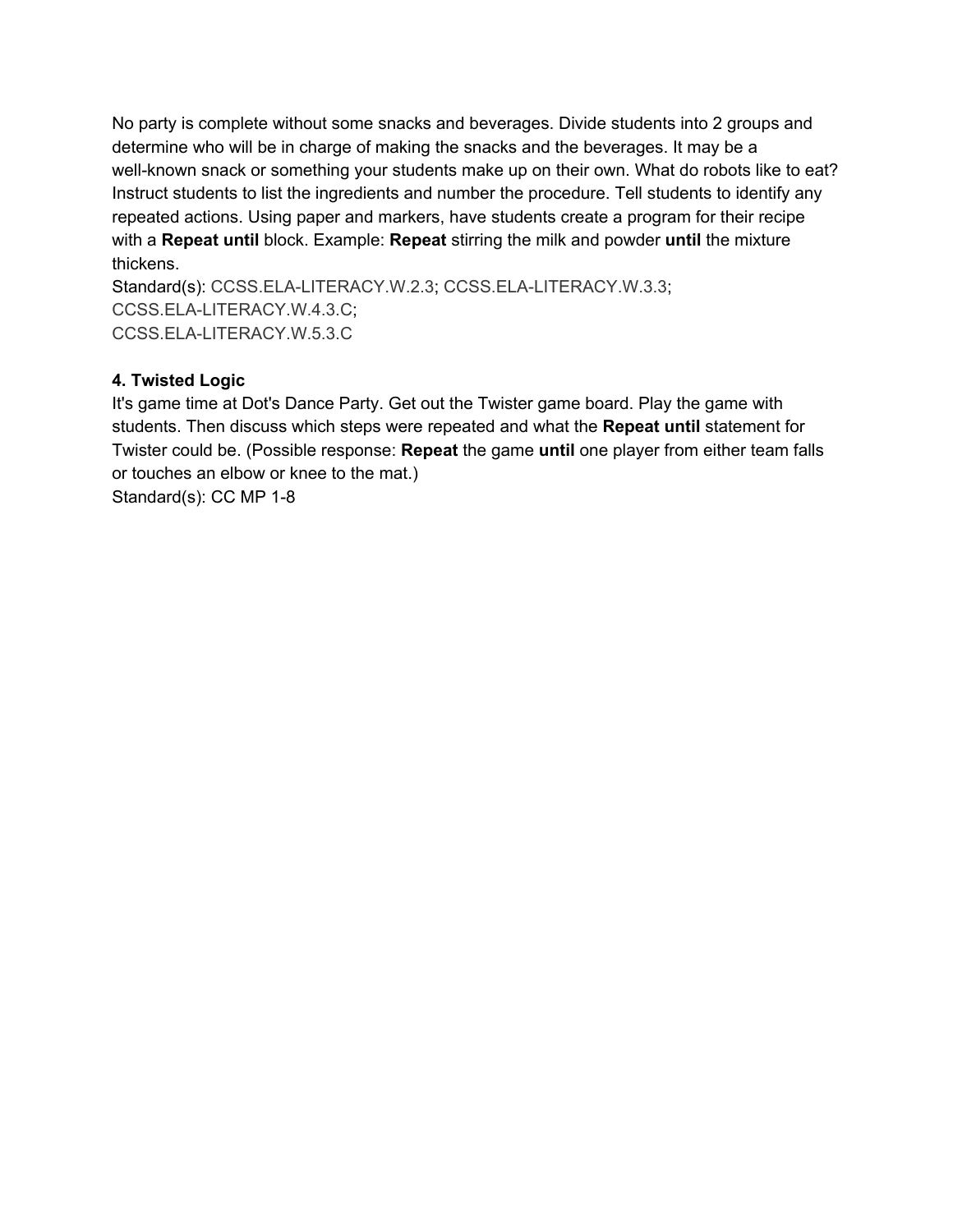# **Solutions**

### Challenge 1

Dash is having fun! Put the blocks together. Then edit the **Repeat until** block so that Dash turns red and says, "Wee!" until detecting an **obstacle in front.**



### Challenge 2

We've added a dance move. Add more blocks to make Dash move **backward**, look **left**, move **forward**, look **right,** and turn **green**. Tap **Start** and use an obstacle to stop Dash when the light is green.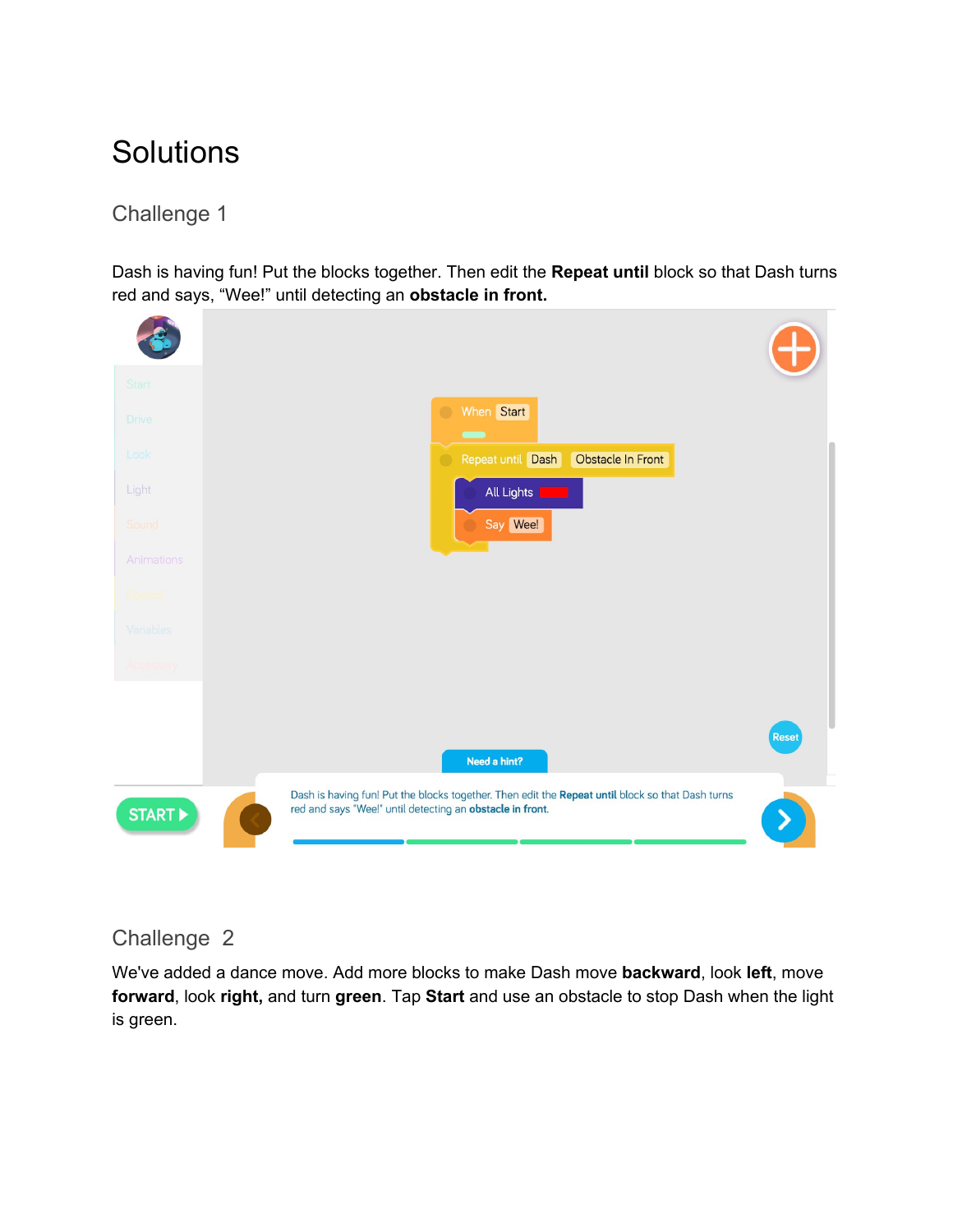

### Challenge 3

When Dash meets the dance partner (the obstacle), Dash should **sigh** with happiness. The sigh should **not** be part of the repeating actions.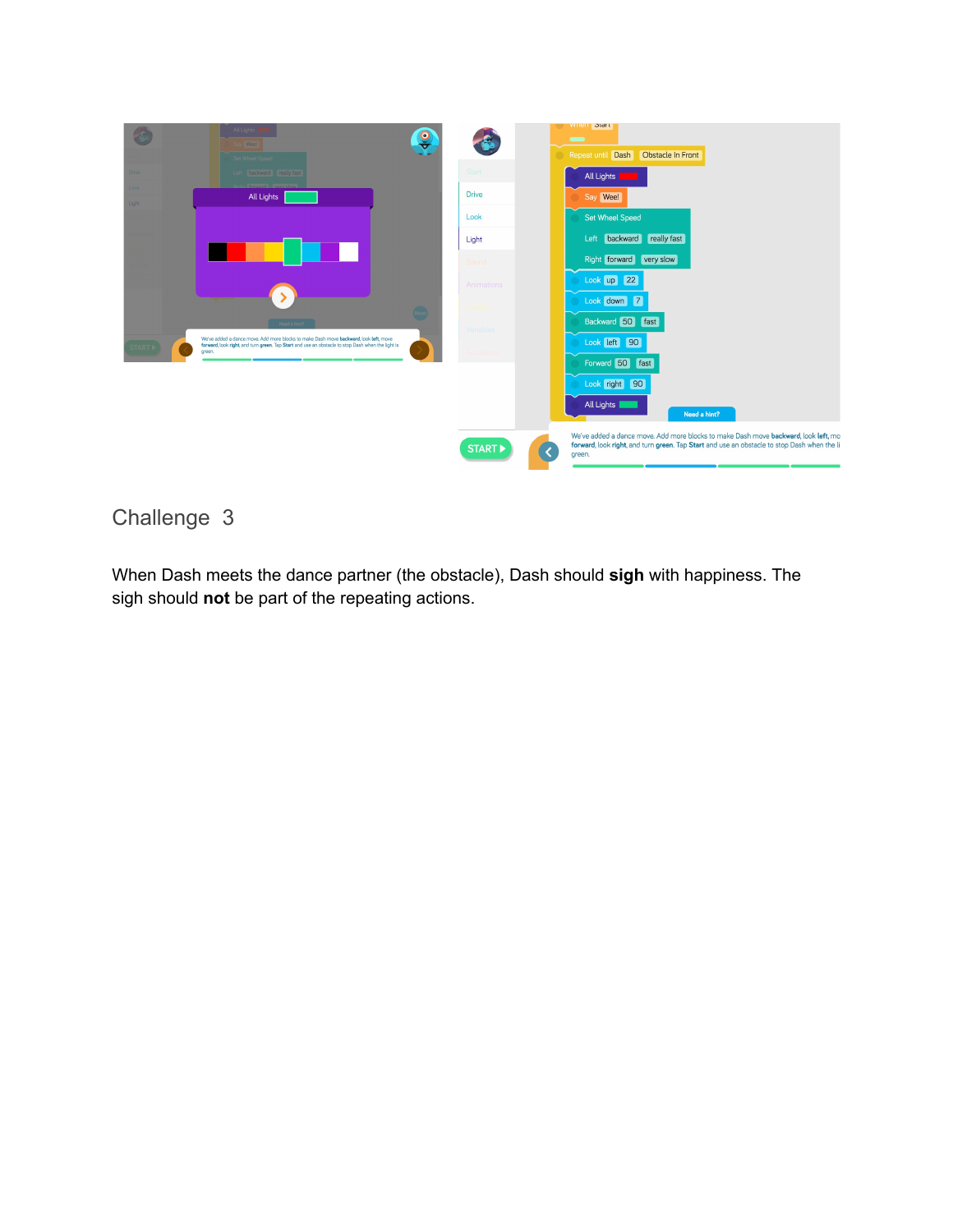

### Challenge 4

We've added moves for the slow dance. Make the slow dance repeat until Dash detects the audience clapping. Then **connect the stacks.** Make Dash say, "Ta Da!" after the clap.

*\*Before connecting stacks...*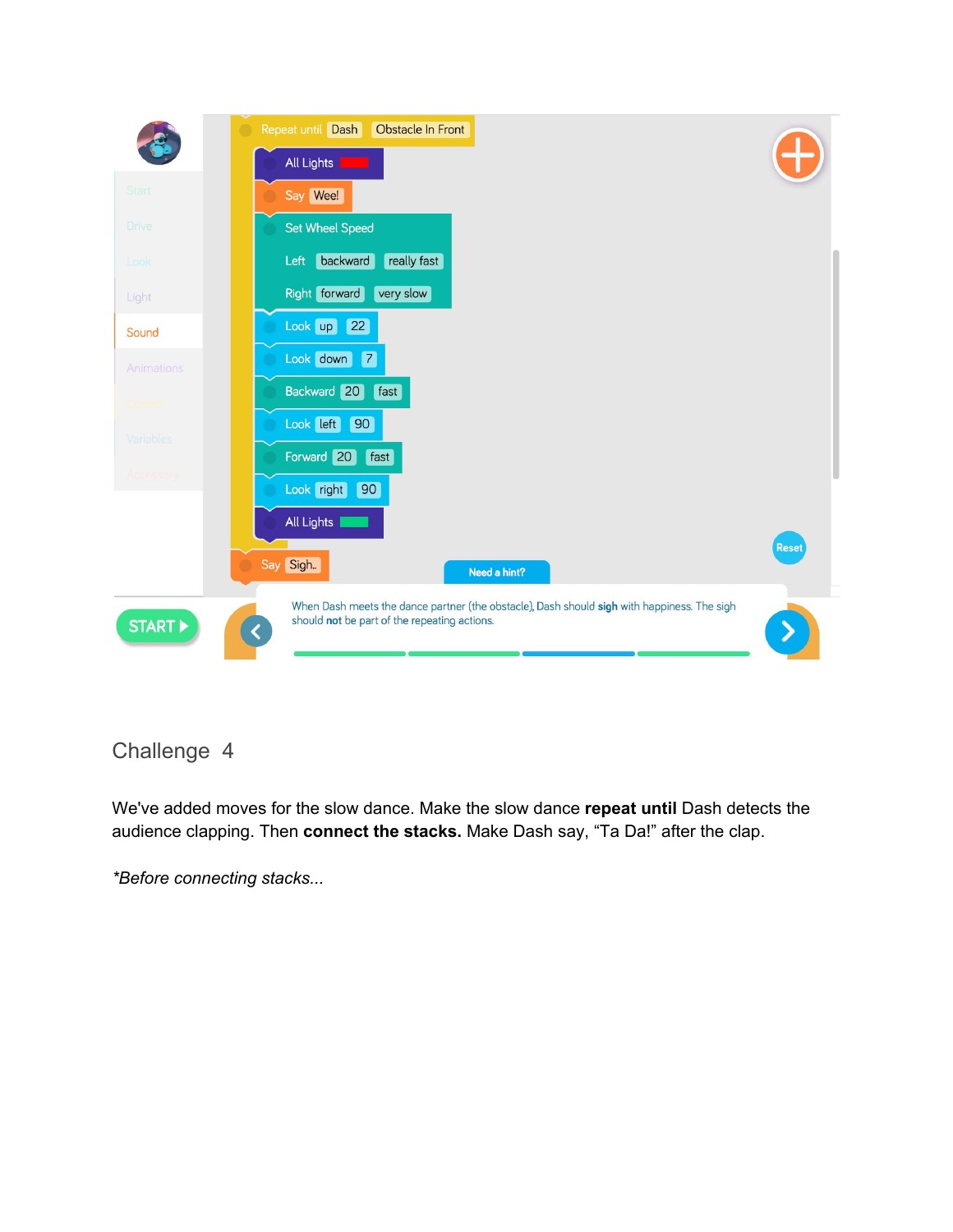

*\*Connected stacks...*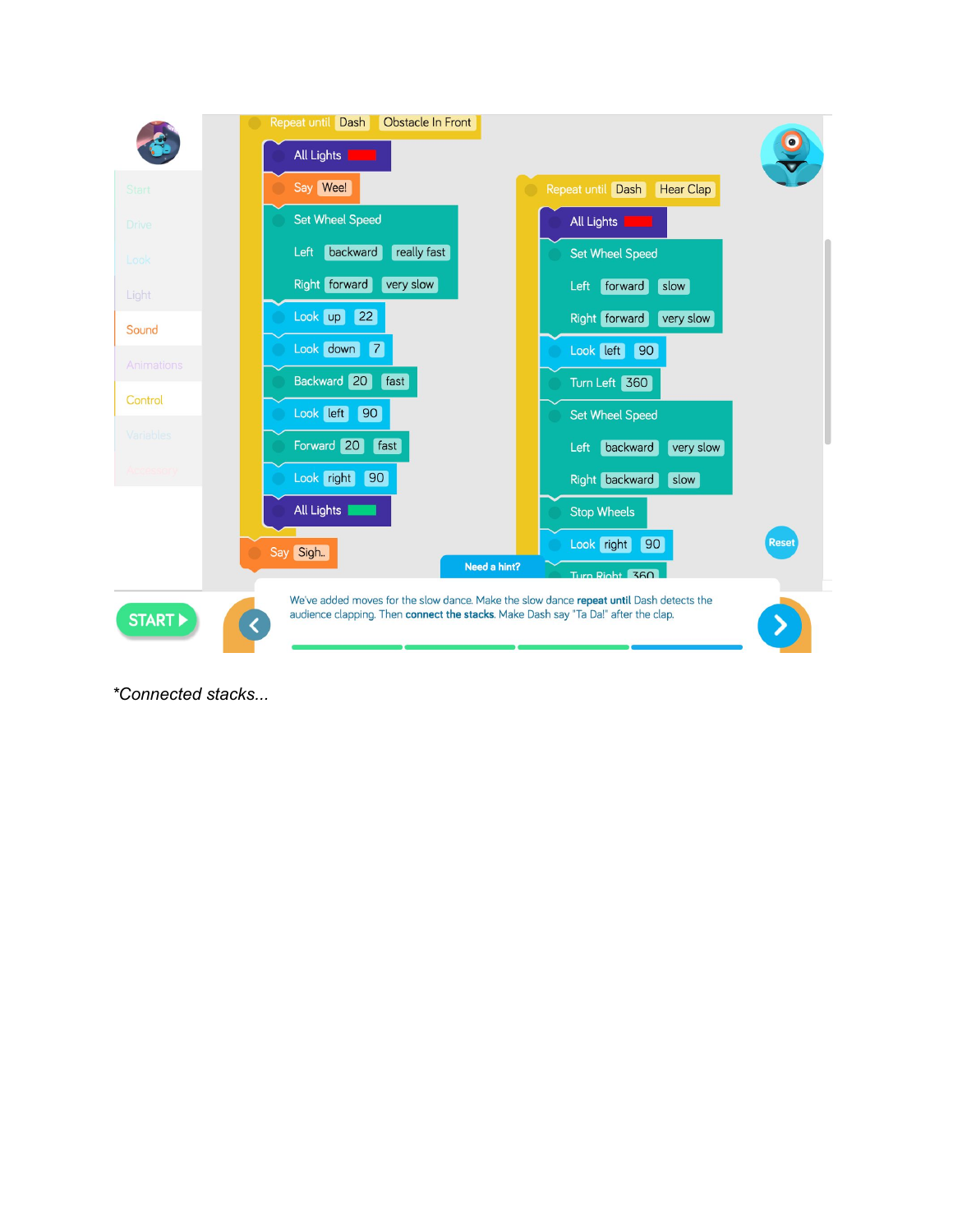

*\*Bottom of program*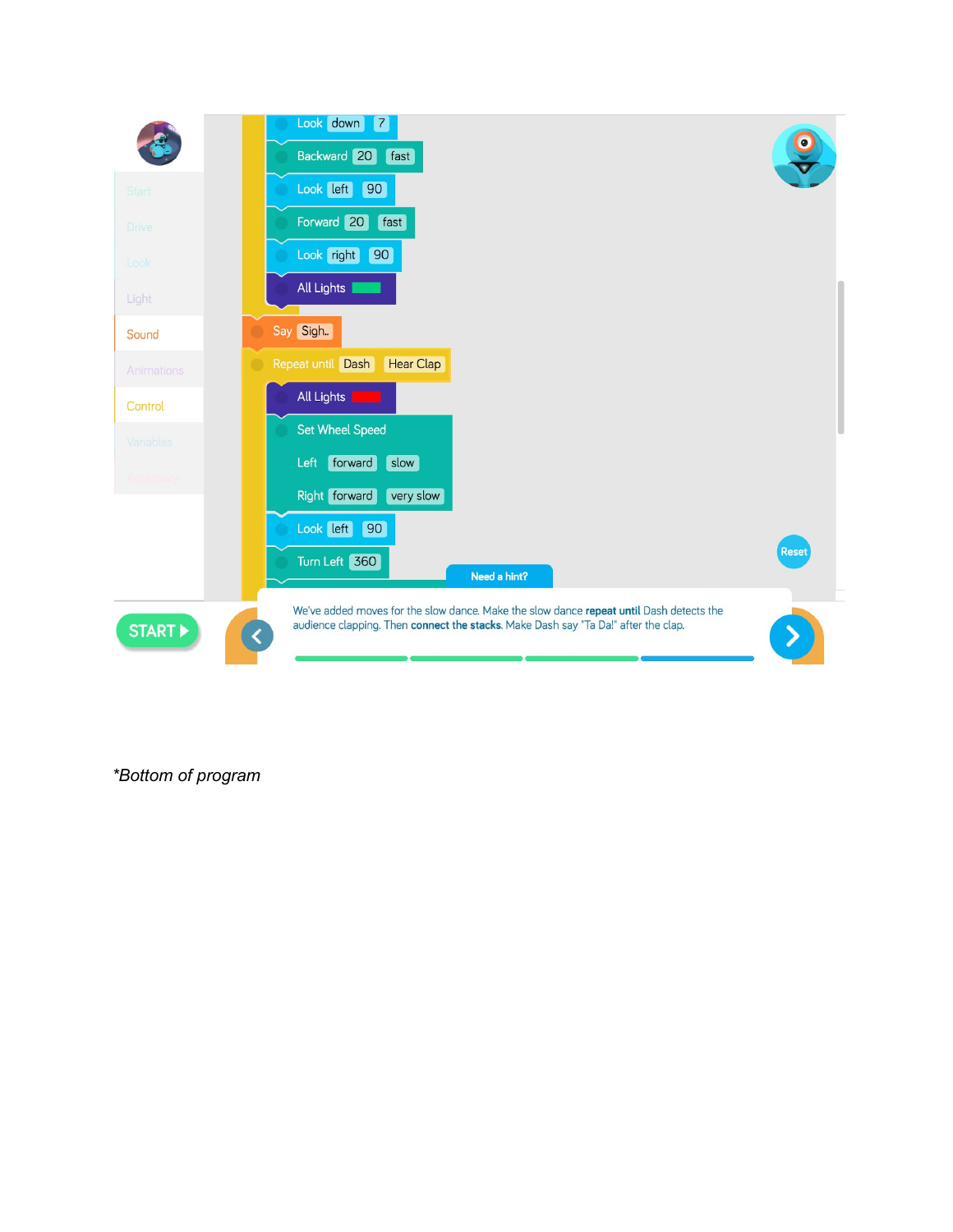

### **Standards**

### **CC Mathematical Practices:**

1, 2, 4, 5, 6, 7, 8

### **CC Math Standards**

[CCSS.MATH.CONTENT.1.OA.C.5;](http://www.corestandards.org/Math/Content/1/OA/C/5/) [CCSS.MATH.CONTENT.2.OA.C.3;](http://www.corestandards.org/Math/Content/2/OA/C/3/) [CCSS.MATH.CONTENT.3.OA.D.9;](http://www.corestandards.org/Math/Content/3/OA/D/9/) [CCSS.MATH.CONTENT.4.OA.C.5;](http://www.corestandards.org/Math/Content/4/OA/C/5/) [CCSS.MATH.CONTENT.5.OA.B.3](http://www.corestandards.org/Math/Content/5/OA/B/3/)

### **CSTA K12 Computer Science Standards**

- CT.L1:3-03. Understand how to arrange information into useful order
- CT.L1:6-01. Understand and use the basic steps in algorithmic problem-solving.
- CT.L1:6-02. Develop a simple understanding of an algorithm